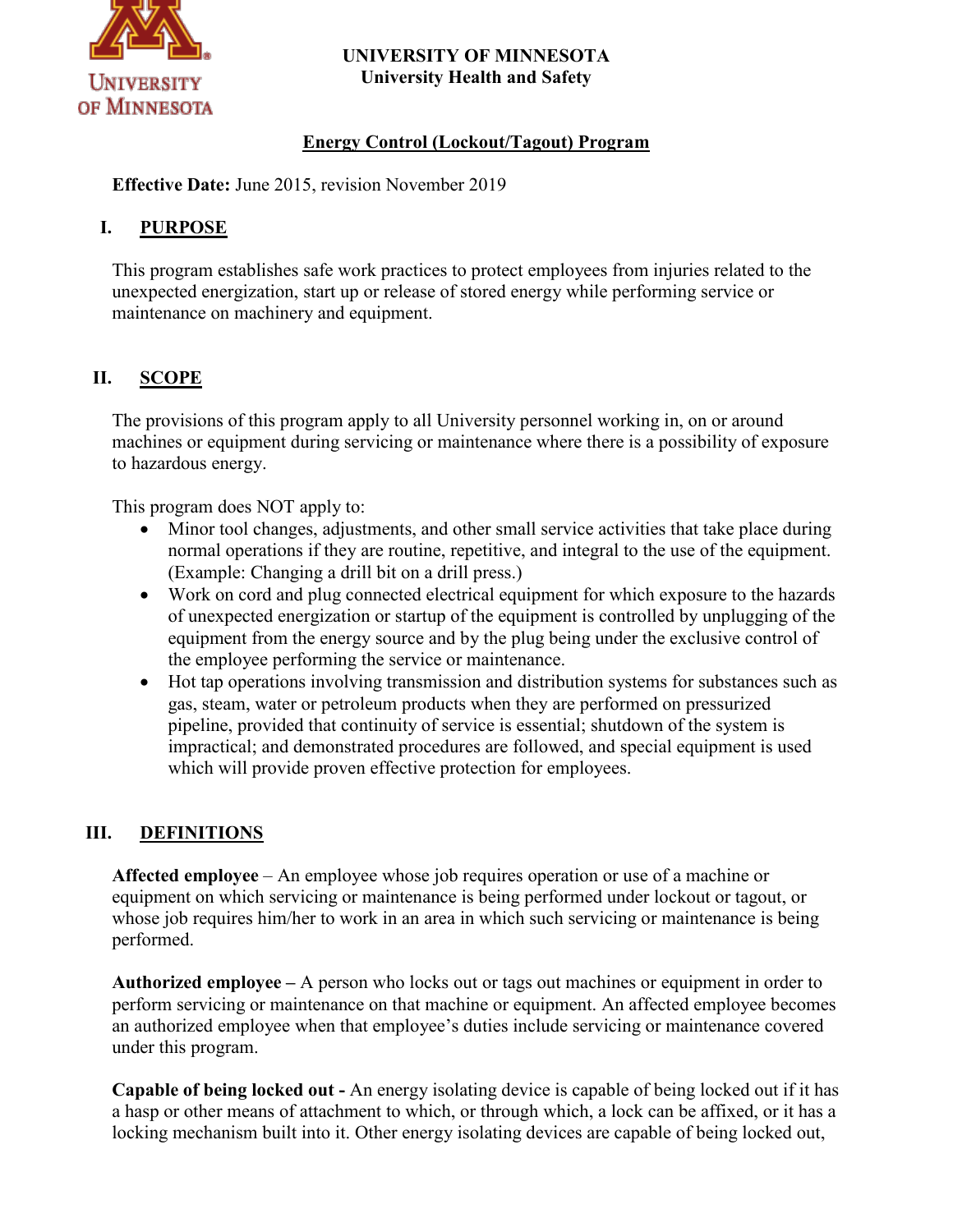if lockout can be achieved without the need to dismantle, rebuild, or replace the energy isolating device or permanently alter its energy control capability.

**Energized –** Connected to an energy source or containing residual or stored energy.

**Energy isolating device** – A mechanical device that physically prevents the transmission or release of energy, including but not limited to the following: a manually operated electrical circuit breaker; a disconnect switch; a line valve; a block; and any similar device used to block or isolate energy. Push buttons, selector switches and other control circuit type devices are not energy isolating devices.

**Hazardous Energy** – Any source of active or stored electrical, mechanical, hydraulic, pneumatic, chemical, thermal or other energy which could cause harm.

**Lockout –** The placement of a lockout device on an energy isolating device, in accordance with an established procedure, ensuring that the energy isolating device and the equipment being controlled cannot be operated until the lockout device is removed.

**Lockout device –** A device that utilizes a positive means, such as a lock, to hold an energy isolating device in a safe position and prevent the energizing of a machine or equipment.

**Servicing or maintenance -** Workplace activities such as constructing, installing, setting up, adjusting, inspecting, modifying, and maintaining and/or servicing machines or equipment. These activities include lubrication, cleaning or unjamming of machines or equipment and making adjustments or tool changes, where the employee may be exposed to the unexpected energization or startup of the equipment or release of hazardous energy.

**Tagout** – The placement of a tagout device on an energy isolating device, in accordance with an established procedure, to indicate that the energy isolating device and the equipment being controlled may not be operated until the tagout device is removed.

**Tagout device –** A prominent warning device, such as a tag, which can be securely fastened to an energy isolating device to indicate that the energy isolating device and the equipment being controlled may not be operated until the tagout device is removed.

## **IV. RESPONSIBILITIES**

### **Employee Responsibilities**

Authorized Employees

- Attend required training on energy control procedures.
- Adhere to established energy control procedures when servicing or maintaining equipment.
- Assist with the annual inspection/review of energy control procedures.
- Immediately report any hazards or unsafe situations to supervisor.

Affected Employees

- Attend required training on energy control procedures.
- Do not disturb, bypass or remove lockout/tagout devices.
- Do not attempt to restart or reenergize machines or equipment which are locked or tagged out.
- Immediately report any hazards or unsafe situations to supervisor.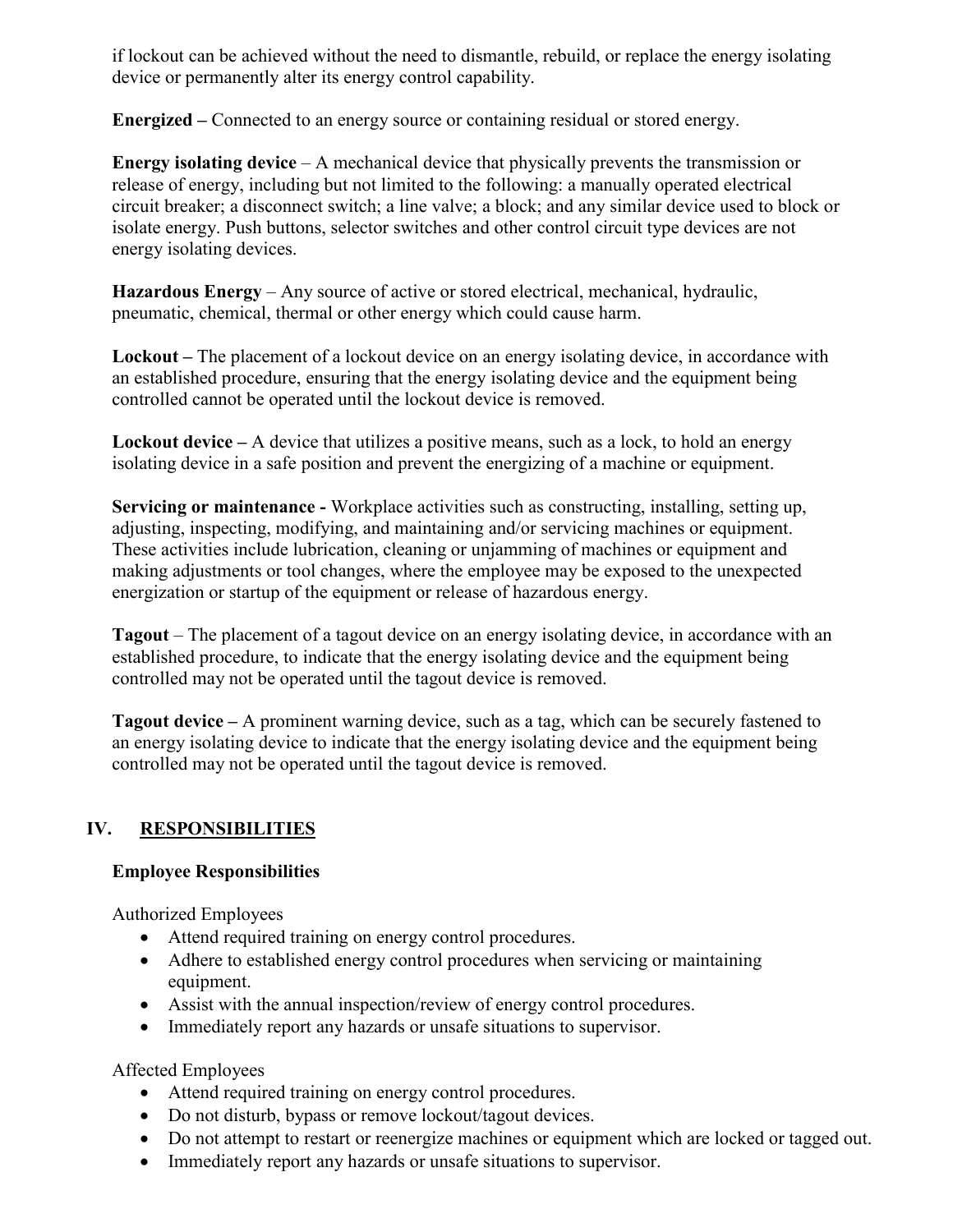### **Supervisor Responsibilities**

- Develop written energy control procedures for machinery and equipment with more than one type of energy that their employees service or maintain.
- Ensure that employees are properly trained on energy control procedures.
- Provide employees with the necessary lockout/tagout devices.
- Ensure that written energy control procedures used by their employees are inspected/reviewed at least annually.

#### **Managers/Directors Responsibilities**

• Ensure the Lockout/Tagout program is fully funded and implemented by the supervisors and employees within their department.

### **University Health & Safety Responsibilities**

- Maintain the Lockout/Tagout written program.
- Develop and provide training resources.
- Inform affected departments of program requirements.
- Provide technical assistance to work areas performing Lockout/Tagout.
- Monitor implementation of the written program.

# **V. LOCKOUT VS. TAGOUT**

Lockout is the preferred method of isolating machines or equipment from energy sources. If an energy isolating device is capable of being locked out, authorized employees shall utilize lockout procedures.

Tags are essentially warning devices affixed to energy isolating devices, and do not provide the physical restraint on those devices that is provided by a lock. Tags may evoke a false sense of security.

If an energy isolating device is not capable of being locked out, authorized employees shall utilize tagout procedures. Tags be securely attached at the same location that the lockout device would have been attached.

If tagout procedures are used, additional safety measures such as the removal of an isolating circuit element, blocking of a controlling switch, opening of an extra disconnecting device, or removal of a valve handle should be taken to reduce the likelihood of inadvertent energization.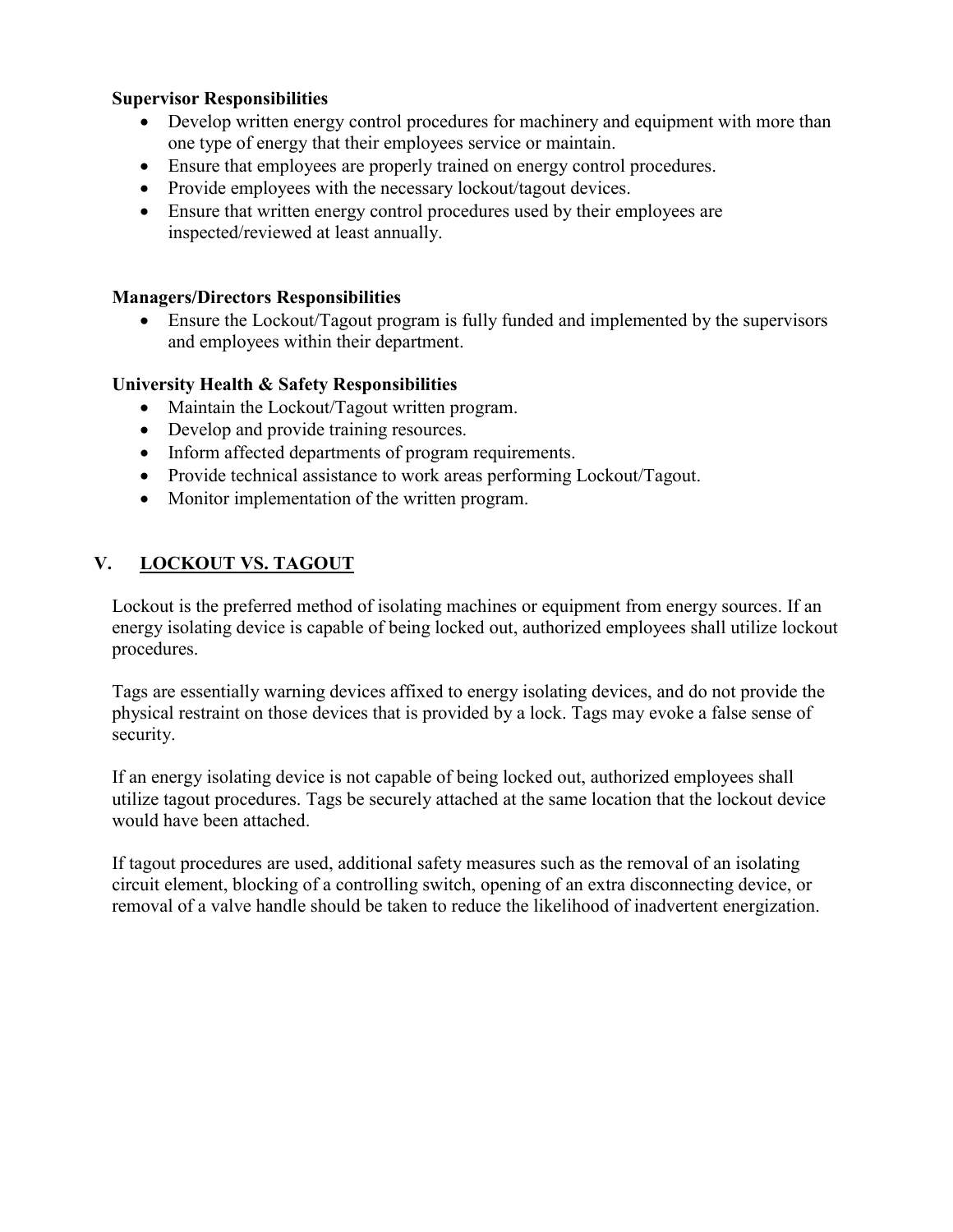### **VI. ENERGY CONTROL PROCEDURES**

### **GENERAL LOCKOUT/TAGOUT PROCEDURES**

General lockout/tagout procedures must be followed for all lockout/tagout applications. In some instances, written procedure will also be required (See "Equipment specific lockout/tagout procedures").

General Lockout/Tagout procedures include the following actions and shall be done in the following sequence:

- 1. **Notify employees** Affected employees shall be notified of plans to deenergize machinery or equipment before lockout or tagout devices are applied.
- 2. **Shut down machine or equipment** The machine or equipment to be serviced shall be turned off or shut down using normal procedures.
- 3. **Isolate energy** Energy isolating devices shall be used to isolate the machine or equipment from all energy sources. Push buttons, selector switches and other control devices are not energy isolating devices.
- 4. **Attach lockout or tagout device** Each authorized employee and contractor involved with the servicing or maintenance who have potential exposure to hazardous energy shall apply their personal lockout or tagout device to each energy isolating device. Lockout devices, where used, shall be affixed in a manner that will hold the energy isolating devices in a "safe" or "off" position to prevent accidental reenergization. If the energy isolating device will not accept a lockout device, a tagout device shall be utilized and fastened at the same point. Where a tag cannot be affixed directly to the energy isolating device, the tag shall be located as close as safely possible to the device, in a potion that will be immediately obvious to anyone attempting to operate the device.
- 5. **Release stored and residual energy** After lockout or tagout devices have been applied to all energy isolating devices, drain, block and/or release all stored and residual energy sources (such as that in capacitors, springs, elevated parts, rotating parts and air, gas, steam or water pressure) for the machine or equipment being serviced to render it safe.
- 6. **Verify isolation** Prior to starting work on machines or equipment that have been locked out or tagged out, the authorized employee shall verify that all energy sources have been isolated and deenergized. After ensuring that no employees are exposed, attempt to start the machine or equipment using normal operating controls. Return controls to neutral or off position after the test. When working on electrical equipment, test for voltage.
- 7. **Release from lockout or tagout** After servicing or maintenance has been completed and prior to restoring energy to the machine or equipment, the authorized employee(s) shall:
	- a. inspect the work area to ensure that tools, supplies and non-essential items have been removed and that the machine or equipment components are operationally intact (including the reinstallation of guards);
	- b. ensure that all employees have been safely positioned or removed;
	- c. verify that operating controls are in the neutral or off position;
	- d. remove lockout and tagout devices from energy isolating device(s)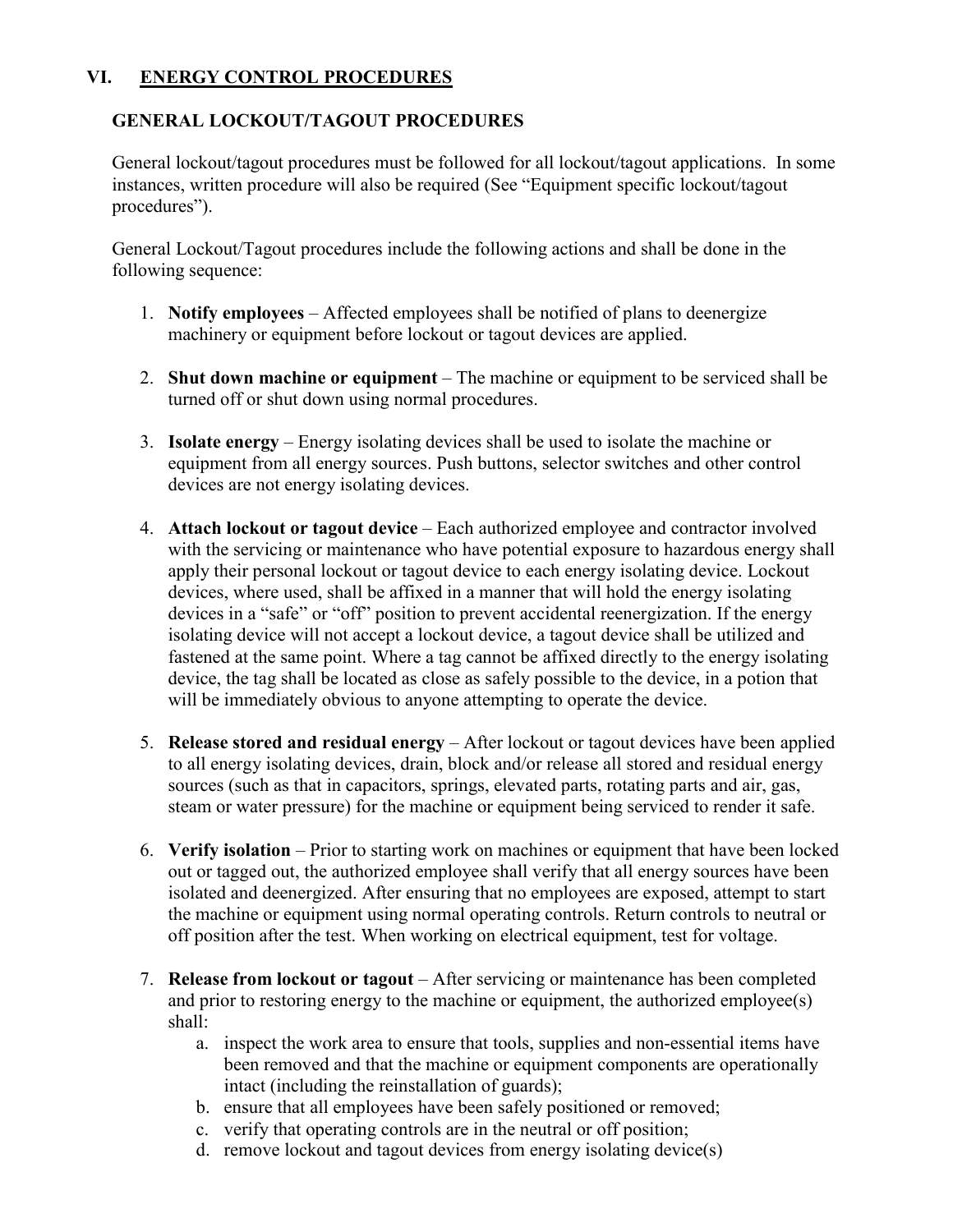- 8. **Restore energy** After lockout tagout devices have been removed and before a machine or equipment is started, the authorized employee shall:
	- a. notify affected employees that the lockout or tagout devices have been removed and the equipment is ready to return to service;
	- b. restore energy to the machine or equipment;
	- c. attempt to start the machine or equipment using normal operating controls;
	- d. verify that the service and maintenance was effective;
	- e. ensure restored energy sources are intact, operating properly and guards are in place.

# **EQUIPMENT SPECIFIC LOCKOUT/TAGOUT PROCEDURES**

Departments must develop, document, and utilize written equipment specific lockout/tagout procedures for each piece of equipment or group of similar equipment where:

- there is a potential for stored, residual, or reaccumulation of energy after shut down;
- there is more than one energy source;
- locking out will not completely deenergize and deactivate the equipment;
- more than one lock is required to achieve a locked-out condition;
- servicing the equipment may create hazards for other employees; or
- there have been accidents involving the unexpected activation or reenergization of the equipment.

The written lockout/tagout procedures must specifically outline the scope, purpose, authorization, rules, and techniques to be utilized for the control of hazardous energy and shall include:

- a specific statement of the intended use of the procedure;
- specific procedural details for each step included in the general lock/tagout procedure
- specific procedural details for the placement, removal, and transfer of lockout devices or tagout devices
- specific procedural details for group lockout if applicable.

See: Equipment Specific LOTO template (appendix A)

# **VII. GROUP LOCKOUT/TAGOUT**

When service or maintenance is to be performed by multiple employees and/or contractors, they shall utilize a procedure which affords the employees a level of protection equivalent to that provided by the implementation of a personal lockout or tagout device. A multi-lock lockout device (such as a hasp) should be used where possible, so that each individual can apply their own lock or tag. The multi-lock device cannot be opened until all employees have removed their individual locks or tags.

If a multi-lock device cannot be accommodated at each energy isolation device, group lockbox procedures can be used:

- A lead authorized employee performing service on the equipment will follow the Energy Control Procedure for the specific equipment to be serviced.
- Keys for each lockout device applied will be placed in a group lockbox.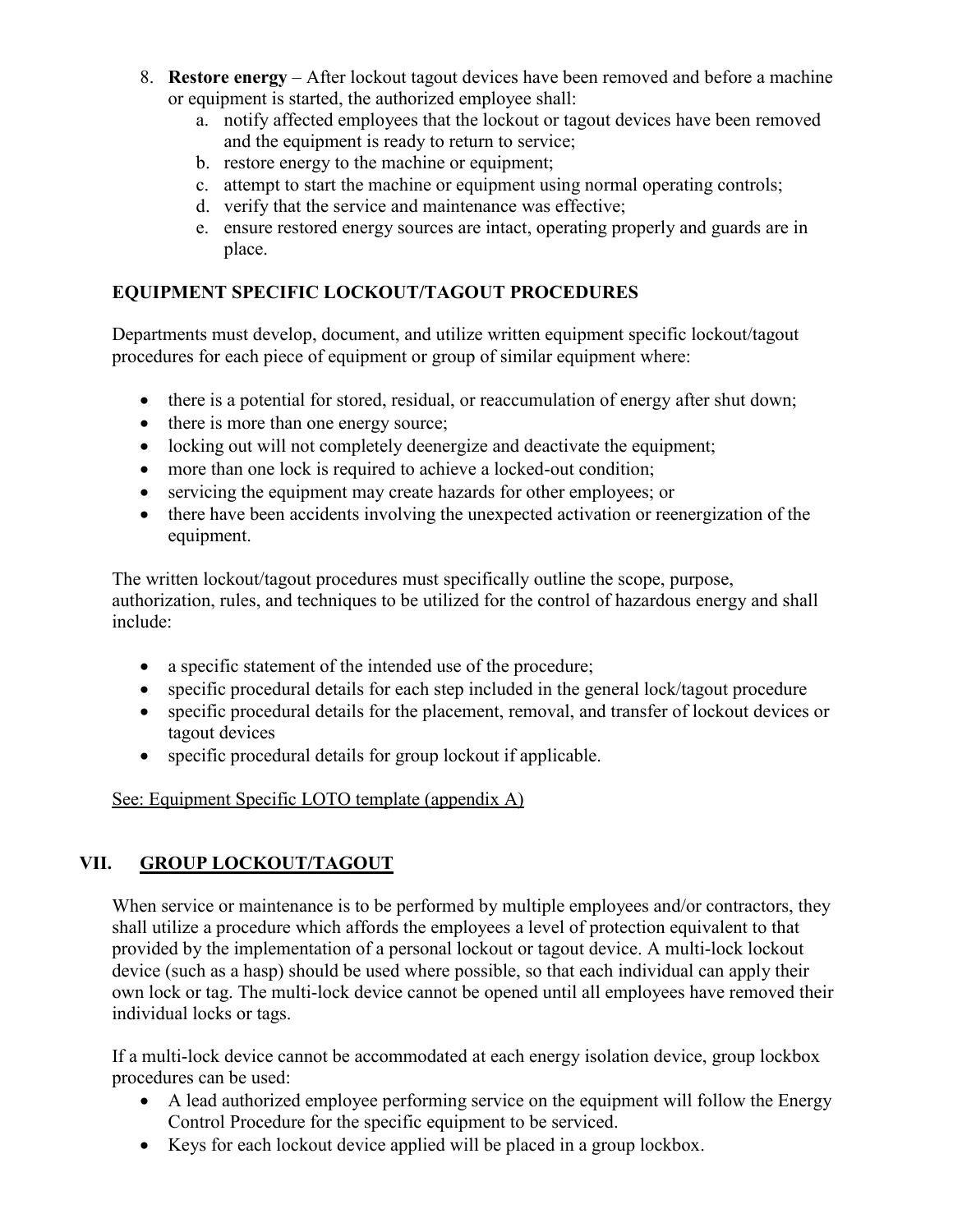- The lead authorized employee will then place a multi-lock device (hasp) on the outside of the group lockbox and lock it with their personal lock.
- Each authorized employee performing service on the equipment will review the energy control procedure and place their personal lock on the outside of the group lockout box when he/she begins work.
- Lockout will remain in place while any of the authorized personnel are performing service or maintenance on the equipment.
- After service is completed, the equipment will not be released from lockout until all authorized employees have removed their personal locks from the multi-lock device securing the group lockbox.
- The lead authorized employee will then remove their personal lock from the multi-lock device on the lockbox, remove the group locks/tags from each energy isolating device, notify affected employees and reenergize the equipment.

Primary responsibility is vested in the lead authorized employee for a set number of employees working under the protection of a group lockout or tagout device (such as an operations lock). When more than one crew or department is involved, one authorized employee will be designated to coordinate affected workforces and ensure continuity of protection.

# **VIII. REMOVAL OF LOCKOUT OR TAGOUT DEVICES**

Each lockout or tagout device shall be removed from each energy isolating device by the employee who applied the device.

EXCEPTION: When the authorized employee who applied the lockout or tagout device is not available to remove it, that device may be removed under the direction of the employer, provided that the authorized employee's supervisor uses the following documented steps:

- 1. verify that the authorized employee who applied the device(s) is not at the facility; and
- 2. make all reasonable efforts to contact the authorized employee to inform him/her that his/her lockout device has been removed; and
- 3. ensure that the authorized employee knows his/her lockout device has been removed before he/she resumes work at that facility; and
- 4. document all steps taken on the LOTO Device Removal Request form (appendix A).

# **IX. SHIFT CHANGES**

For shift changes, the lock of at least one authorized employee on the arriving shift should be applied before the last employee from the previous shift removes their lock.

# **X. LOCKOUT/TAGOUT HARDWARE**

Locks, tags, chains, cables, hasps, key boxes, adaptor pins, self-locking fasteners, and other lockout devices shall be provided by the department for authorized employees who are isolating, securing or blocking machines or equipment from energy sources.

Lockout devices and tagout devices must be singularly identified; shall be the only device(s) used for controlling energy; shall not be used for other purposes; and shall meet the following requirements: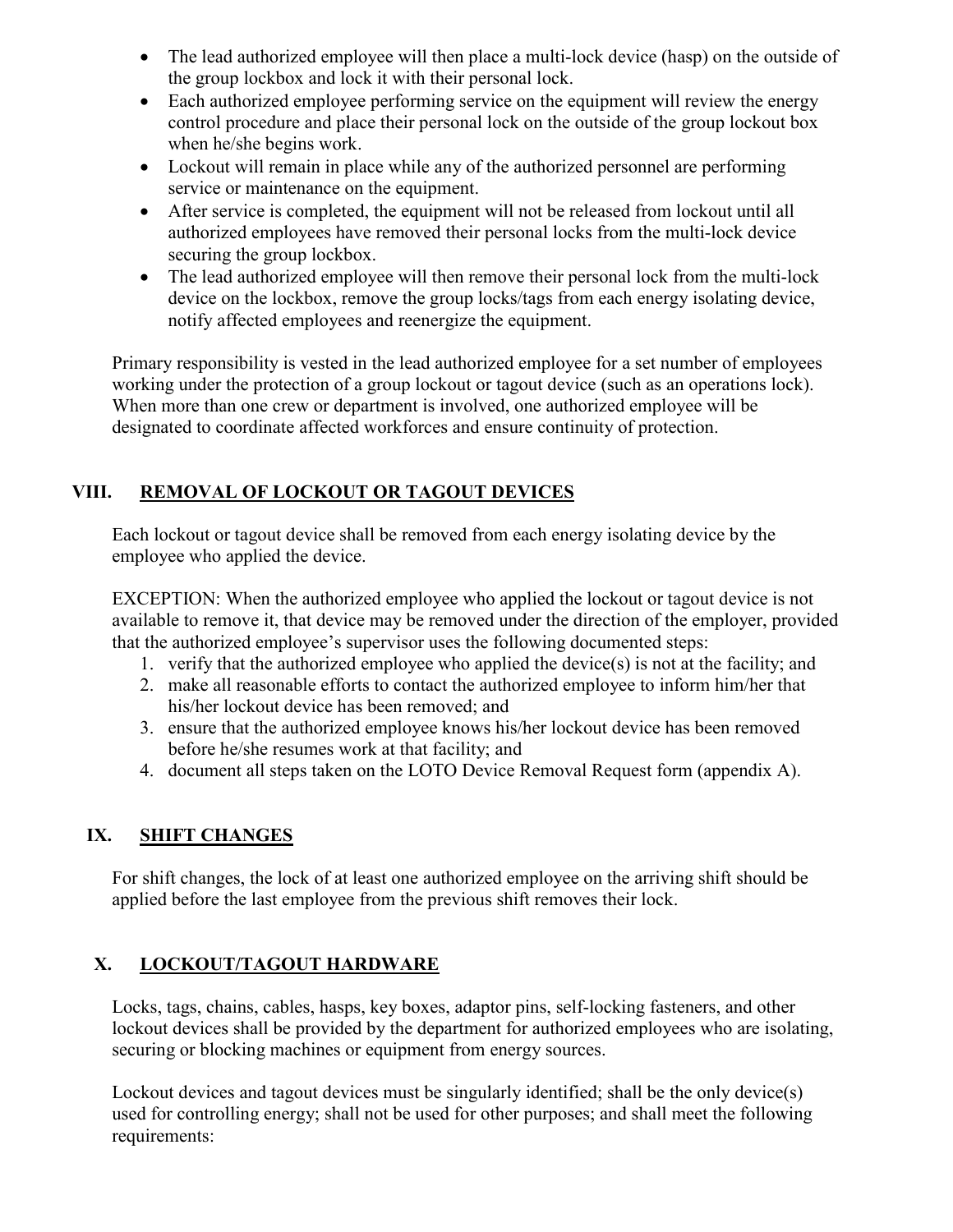- **Durable** Lockout and tagout devices shall be capable of withstanding the environment to which they are exposed for the maximum period of time that exposure is expected.
- **Standardized** Lockout and tagout devices shall be standardized within the facility in at least one of the following criteria: color, shape, or size; and in the case of tagout devices, the print and format shall be standardized.
- **Substantial** Lockout devices shall be substantial enough to prevent removal without the use of excessive force or unusual techniques, such as with the use of bolt cutters or other metal cutting tools. Tagout devices, including their means of attachment, shall be substantial enough to prevent inadvertent or accidental removal. Tagout device attachment means shall be of a non-reusable type, attachable by hand, self-locking, and non-releasable.
- **Identifiable** Lockout devices and tagout devices shall indicate the identity of the employee applying the device. Tagout devices shall warn against hazardous conditions if the machine or equipment is energized and shall include a legend such as the following: "Do Not Start", "Do Not Open", "Do Not Close", "Do Not Energize", or "Do Not Operate".

# **XI. INSPECTION OF ENERGY CONTROL PROCEDURES**

Supervisors shall ensure the written energy control procedures used by their employees are inspected/reviewed at least annually to ensure the procedures and requirements of the LOTO Program are being followed. The periodic inspection shall be performed by an authorized employee other than the one(s) utilizing the energy control procedure being inspected. Any deviations or inadequacies will be corrected.

Where lockout is used for energy control, the periodic inspection will include a review, between the inspector and each authorized employee, of that employee's responsibilities under the energy control procedure being inspected.

Where tagout is used for energy control, the periodic inspection shall also include a review, between the inspector and each affected employee, of that employee's responsibilities under the energy control procedure being inspected.

The certification shall identify:

- the machine or equipment that the energy control procedure was being utilized,
- the date of the inspection,
- the employees included in the inspection, and
- the person performing the inspection.

Supervisors shall certify that the periodic inspections have been performed using the LOTO Procedure Inspection Form (appendix A).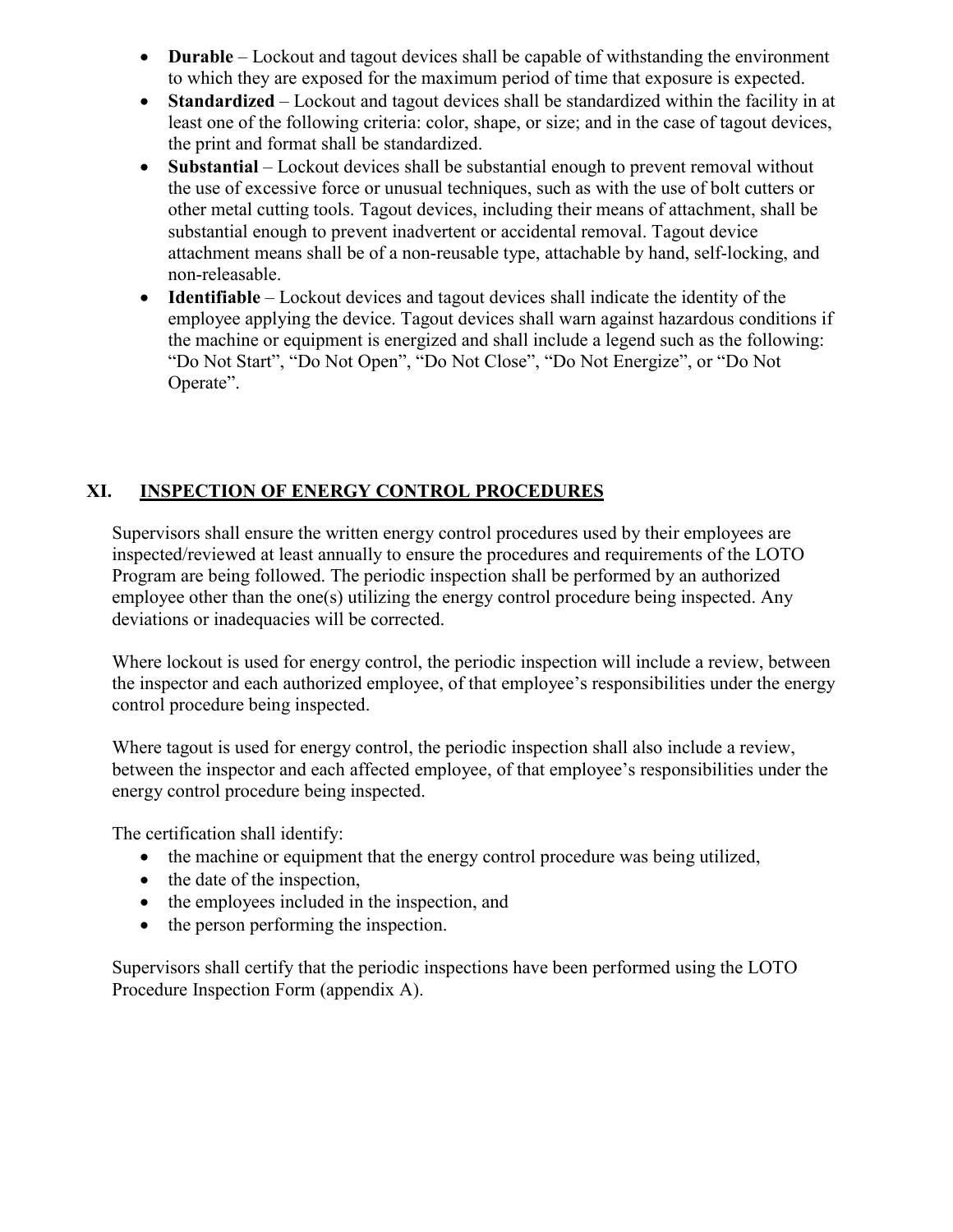# **XII. TRAINING**

Training is intended to ensure the purpose and function of the LOTO Program is understood and personnel with knowledge and skill are available for safe application, usage, and removal of energy control as necessary.

- Authorized employees shall be trained to recognize the applicable hazardous energy sources, the type and magnitude of energy sources, and proper techniques for energy isolation and control.
- Affected employees shall be instructed in the purpose and use of the energy control procedure.
- Other employees whose work may be in areas where energy control is utilized shall be instructed about the procedure and the prohibition against restarting machines which have been locked/tagged out.
- All employees shall be trained prior to participating in or working around lockout/tagout procedures
- Authorized and affected employees shall be retrained when their assignment changes, when equipment changes, or when energy control procedures change.
- Managers and supervisors shall verify required training has been documented.

## **XIII. REFERENCES**

29 CFR 1910.147 The control of hazardous energy (lockout/tagout)

### **XIV. APPENDICES**

Equipment Specific Procedure template LOTO Device removal form LOTO Inspection form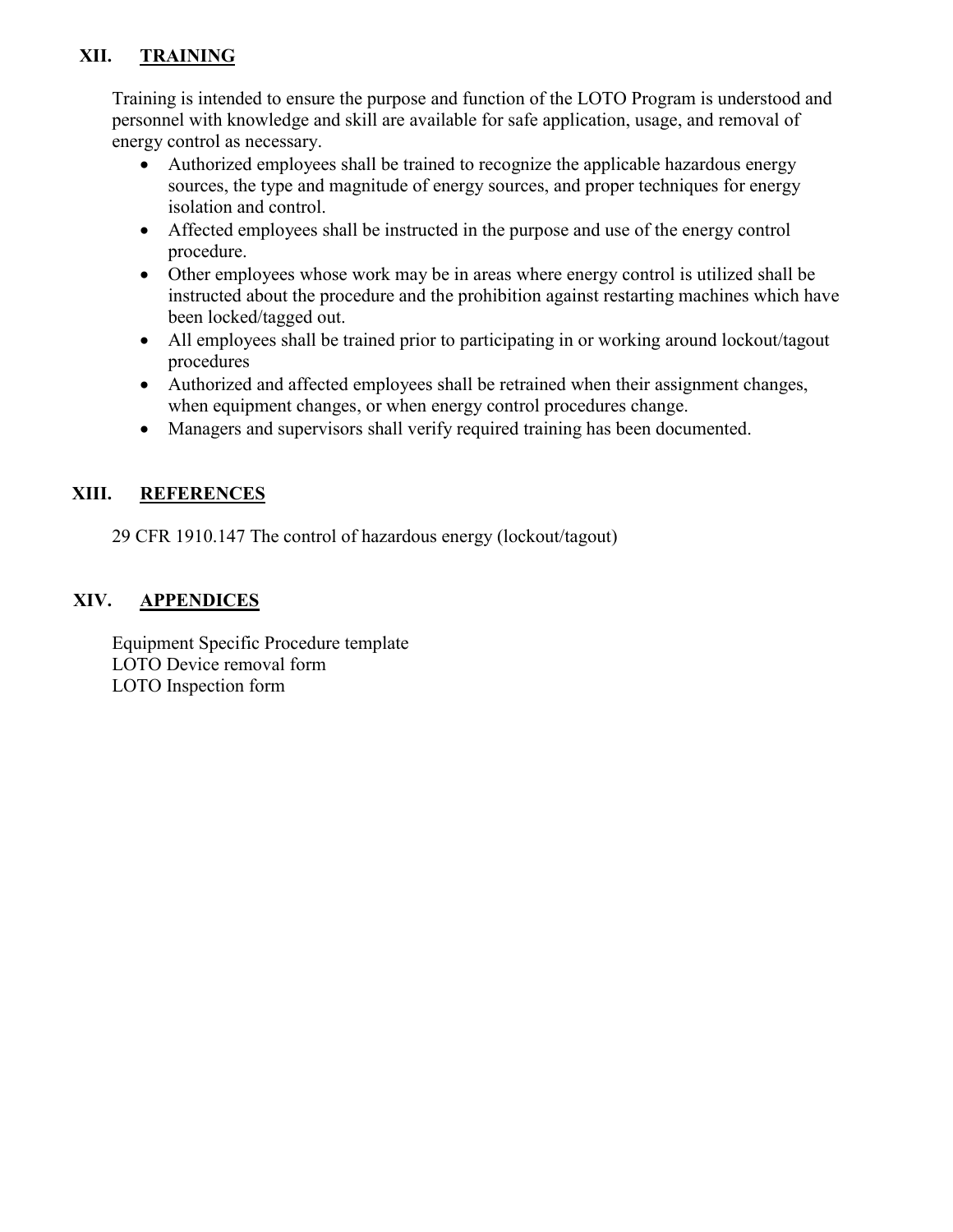Appendix A

## **UNVERSITY HEALTH & SAFETY ENERGY CONTROL EQUIPMENT SPECIFIC PROCEDURE TEMPLATE**

| <b>Building Name:</b>                                                                                                                                                                                                                                                                                                                                                      |                                                                                                                    | Building #                                                                                                                                                                                                                                       |  |  |
|----------------------------------------------------------------------------------------------------------------------------------------------------------------------------------------------------------------------------------------------------------------------------------------------------------------------------------------------------------------------------|--------------------------------------------------------------------------------------------------------------------|--------------------------------------------------------------------------------------------------------------------------------------------------------------------------------------------------------------------------------------------------|--|--|
| Room/Location:                                                                                                                                                                                                                                                                                                                                                             |                                                                                                                    |                                                                                                                                                                                                                                                  |  |  |
| <b>Equipment Name:</b>                                                                                                                                                                                                                                                                                                                                                     |                                                                                                                    |                                                                                                                                                                                                                                                  |  |  |
|                                                                                                                                                                                                                                                                                                                                                                            |                                                                                                                    | PURPOSE: This energy control procedure shall be used by authorized employees performing servicing or maintenance on the<br>equipment listed above to prevent unexpected energizing, startup or release of stored energy that could cause injury. |  |  |
|                                                                                                                                                                                                                                                                                                                                                                            | <b>LOCKOUT STEPS</b>                                                                                               |                                                                                                                                                                                                                                                  |  |  |
| Step 1: Notify affected personnel that the equipment is being shut down for servicing or maintenance and that it must not be<br>restarted or reenergized while locked or tagged out.                                                                                                                                                                                       |                                                                                                                    |                                                                                                                                                                                                                                                  |  |  |
| Step 2: Shut down/turn off equipment using normal procedures and operating controls.                                                                                                                                                                                                                                                                                       |                                                                                                                    |                                                                                                                                                                                                                                                  |  |  |
| Step 3: <b>Isolate</b> equipment from hazardous energy sources by shutting off and locking or tagging out the following:                                                                                                                                                                                                                                                   |                                                                                                                    |                                                                                                                                                                                                                                                  |  |  |
| Energy Source #1                                                                                                                                                                                                                                                                                                                                                           | Energy Isolation Device and Location                                                                               | Method of Isolation and Lockout/Tagout                                                                                                                                                                                                           |  |  |
| Energy Source #2                                                                                                                                                                                                                                                                                                                                                           | Energy Isolation Device and Location                                                                               | Method of Isolation and Lockout/Tagout                                                                                                                                                                                                           |  |  |
| Energy Source #3                                                                                                                                                                                                                                                                                                                                                           | Energy Isolation Device and Location                                                                               | Method of Isolation and Lockout/Tagout                                                                                                                                                                                                           |  |  |
| Energy Source #4                                                                                                                                                                                                                                                                                                                                                           | Energy Isolation Device and Location                                                                               | Method of Isolation and Lockout/Tagout                                                                                                                                                                                                           |  |  |
| Energy Source #5                                                                                                                                                                                                                                                                                                                                                           | Energy Isolation Device and Location                                                                               | Method of Isolation and Lockout/Tagout                                                                                                                                                                                                           |  |  |
| Step 4: Relieve stored energy as follows:                                                                                                                                                                                                                                                                                                                                  |                                                                                                                    |                                                                                                                                                                                                                                                  |  |  |
|                                                                                                                                                                                                                                                                                                                                                                            | Step 5: Verify isolation by trying to restart the equipment. Return controls to "off" position after verification. |                                                                                                                                                                                                                                                  |  |  |
|                                                                                                                                                                                                                                                                                                                                                                            | <b>RELEASE FROM LOCKOUT STEPS</b>                                                                                  |                                                                                                                                                                                                                                                  |  |  |
| Step 1: Inspect work area to ensure that non-essential tools and materials have been removed and that equipment components are<br>operationally intact, including guards and safety devices.                                                                                                                                                                               |                                                                                                                    |                                                                                                                                                                                                                                                  |  |  |
| Step 2: Ensure that all employees have been safely positioned or removed from the area.                                                                                                                                                                                                                                                                                    |                                                                                                                    |                                                                                                                                                                                                                                                  |  |  |
| Step 3: Verify that operating controls are in "Neutral" or "Off" position before removing lockout/tagout devices.<br>NOTE: If the authorized employee who applied the lockout or tagout devices is not available to remove them, they may only be<br>removed under the direction of the employer. The specific procedures must be documented using the form in Appendix B. |                                                                                                                    |                                                                                                                                                                                                                                                  |  |  |
| Step 4: Notify affected employees that lockout/tagout devices have been removed and equipment will be restarted.                                                                                                                                                                                                                                                           |                                                                                                                    |                                                                                                                                                                                                                                                  |  |  |
| Step 5: Restart/reenergize equipment.                                                                                                                                                                                                                                                                                                                                      |                                                                                                                    |                                                                                                                                                                                                                                                  |  |  |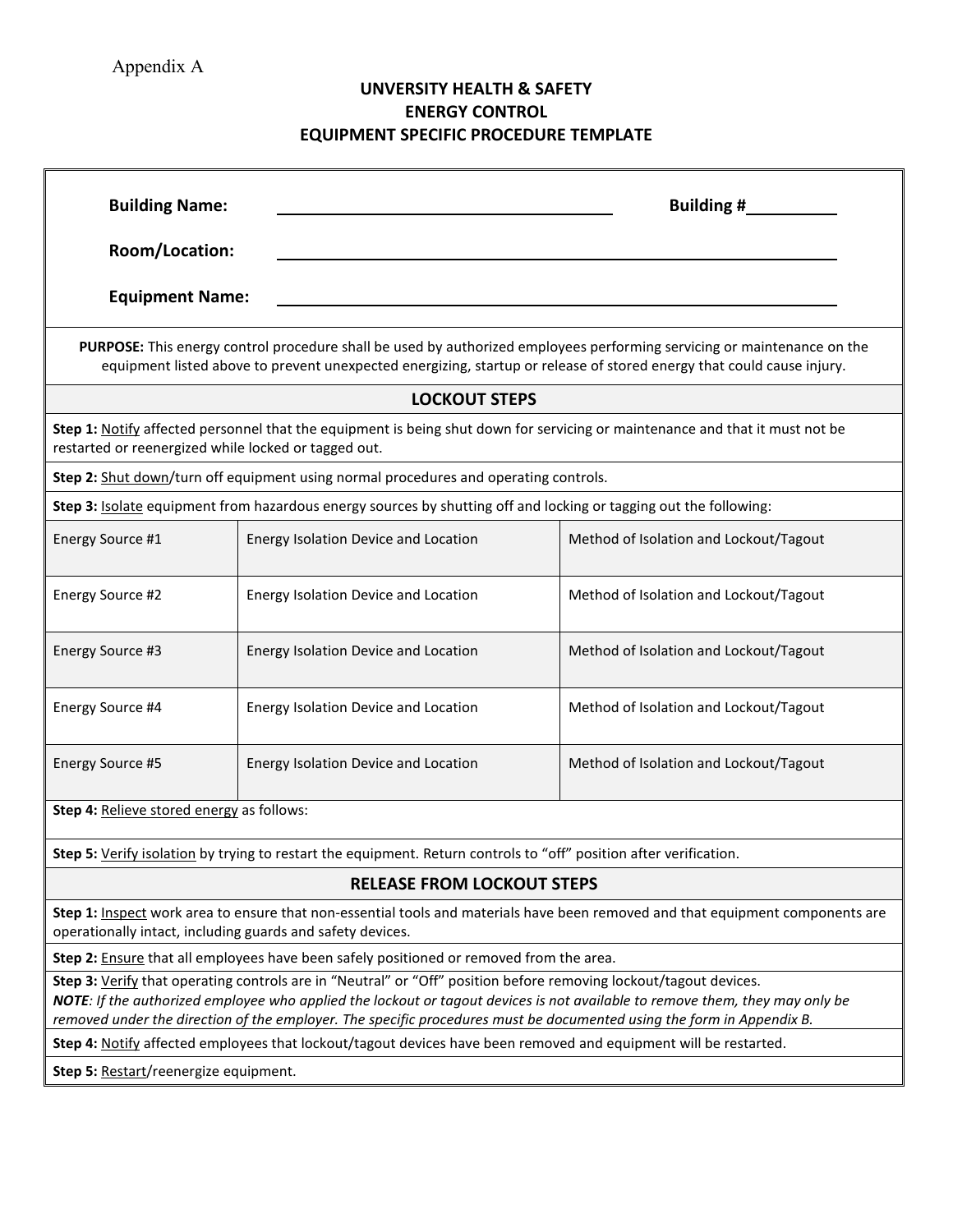### **UNIVERSITY HEALTH & SAFETY LOTO DEVICE REMOVAL PROCEDURE**

|                                                                                                       | PURPOSE: Personal lockout/tagout (LOTO) devices shall only be removed by the employee who applied the<br>device. If the authorized employee who applied the LOTO device(s) is not at the facility or readily available,<br>the device(s) may be removed by the employee's supervisor using the following documented steps. |
|-------------------------------------------------------------------------------------------------------|----------------------------------------------------------------------------------------------------------------------------------------------------------------------------------------------------------------------------------------------------------------------------------------------------------------------------|
| <b>Building Name:</b>                                                                                 | Building #_________                                                                                                                                                                                                                                                                                                        |
| Room/Location:                                                                                        |                                                                                                                                                                                                                                                                                                                            |
| <b>Equipment Name:</b><br><u> 1989 - Johann Barnett, fransk kongresu</u>                              |                                                                                                                                                                                                                                                                                                                            |
| Name of employee whose lock(s) must be removed:                                                       |                                                                                                                                                                                                                                                                                                                            |
| Name of Supervisor authorizing removal:                                                               |                                                                                                                                                                                                                                                                                                                            |
| Reason lock(s) must be removed now:                                                                   |                                                                                                                                                                                                                                                                                                                            |
|                                                                                                       | Check the appropriate box below regarding notification.                                                                                                                                                                                                                                                                    |
| <b>OPTION 1</b><br>The employee whose LOTO device(s) had to be removed was notified prior to removal. |                                                                                                                                                                                                                                                                                                                            |
| Signature of Person Who Notified Employee                                                             | Notification Method<br>Date                                                                                                                                                                                                                                                                                                |
| <b>OPTION 2*</b>                                                                                      | The employee whose LOTO device(s) had to be removed could not be notified prior to removal.                                                                                                                                                                                                                                |
| Signature of Person Who Tried to Notify Employee                                                      | <b>Method Attempted</b><br>Date                                                                                                                                                                                                                                                                                            |
|                                                                                                       | *If the employee could not be notified prior to removal of the LOTO device(s), their supervisor must<br>ensure that they are notified prior to returning to work. The employee must verify notification below.                                                                                                             |
| Signature of Lock Owner Verifying Notification                                                        | <b>Notification Method</b><br>Date                                                                                                                                                                                                                                                                                         |